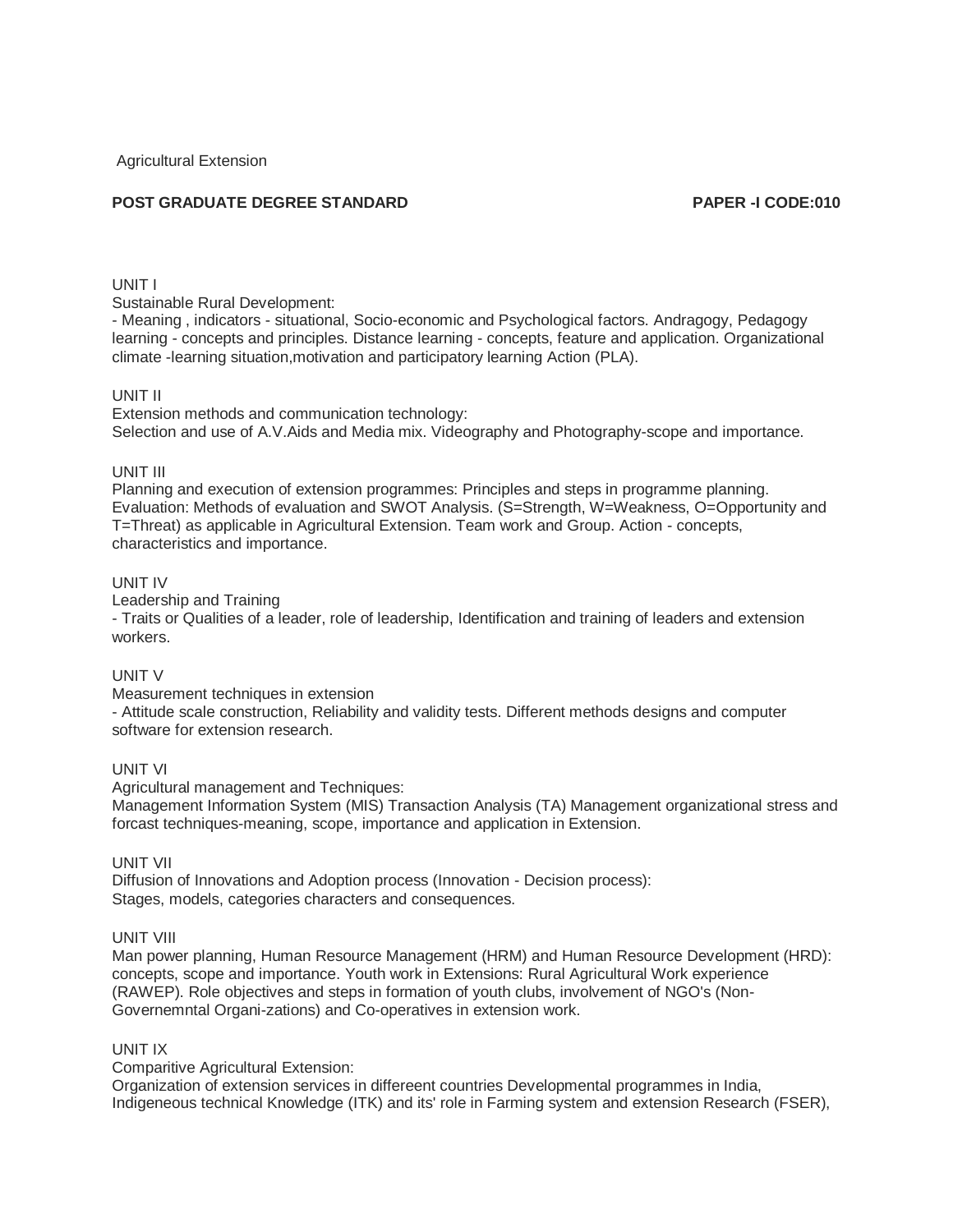Technology Assessment Research(TAR) under NATP ( National Agricultural Technology Project), Privatization of extension in the light of GATT and liberalised economy and Demand Driven extension.

# UNIT X

Entreprenership Development among farmers and decision making in Extension: Approaches and Strategies.

# PAPER -II

# UNIT I

## Dynamics of Social change and development

meaning, concepts and dimensions. Experential learning - learning cycle and steps. Cone of learning experience - Social Psychology and Educaiton Psychology as applied to Extension. Computer based learning meaning, concept and application.

# UNIT II

## **Culture**

culture lag, Dynamics of Population, Social Legislations in India, planned change, community Development and Panchayat Raj, Special Development Projects, Rural Problems and People's participation - scope and importance in extension.

# UNIT III

Group thinking and understanding

roles of members, conflicting individual role in group, individual blocks. Ten commandments of good communication, community information service and libraries, Art of talking - telephone talk and Art of writing for farmers

# UNIT IV

Curriculum development, Educational technology and essentials in Educaiton -Problem solving in teaching; Teacher training centres, Evaluation of student performance.

# UNIT V

Training need assessment (TNA), Organizaiton of training programme; Induction, Inservice and on the Job training, Extension role of Agricultural University, Manage(Centre for Management of Agriculturel Extension) and Extension Education Institutes. Future trust of extension education.

## UNIT VI

Levels of measurement and socio-metric techniques, Scientific report writing.

## UNIT VII

Supervision and Administration - meaning. Scope, Characteristics, function - organization - meaning concept and nature - scalar principales - meaning and principles of Supervision - Qualities of a supervisor. Innovation characteristcs, Reasons for non-adoption

## UNIT VIII

Symbolic Adoption and Adoption Quotient Agri-business manage: Scope and importance.

# UNIT IX

Mass Media consumpiton in a rural community, Agricultural Journalism and Human Relations in Organizations and human behaviour in Extension Educaiton - concept and importance.

# UNIT X

Acumen and enpertise (Media ware) - Still pictures, Chalk Board, Bulletin Board, Lighting Exhibits, Slides,